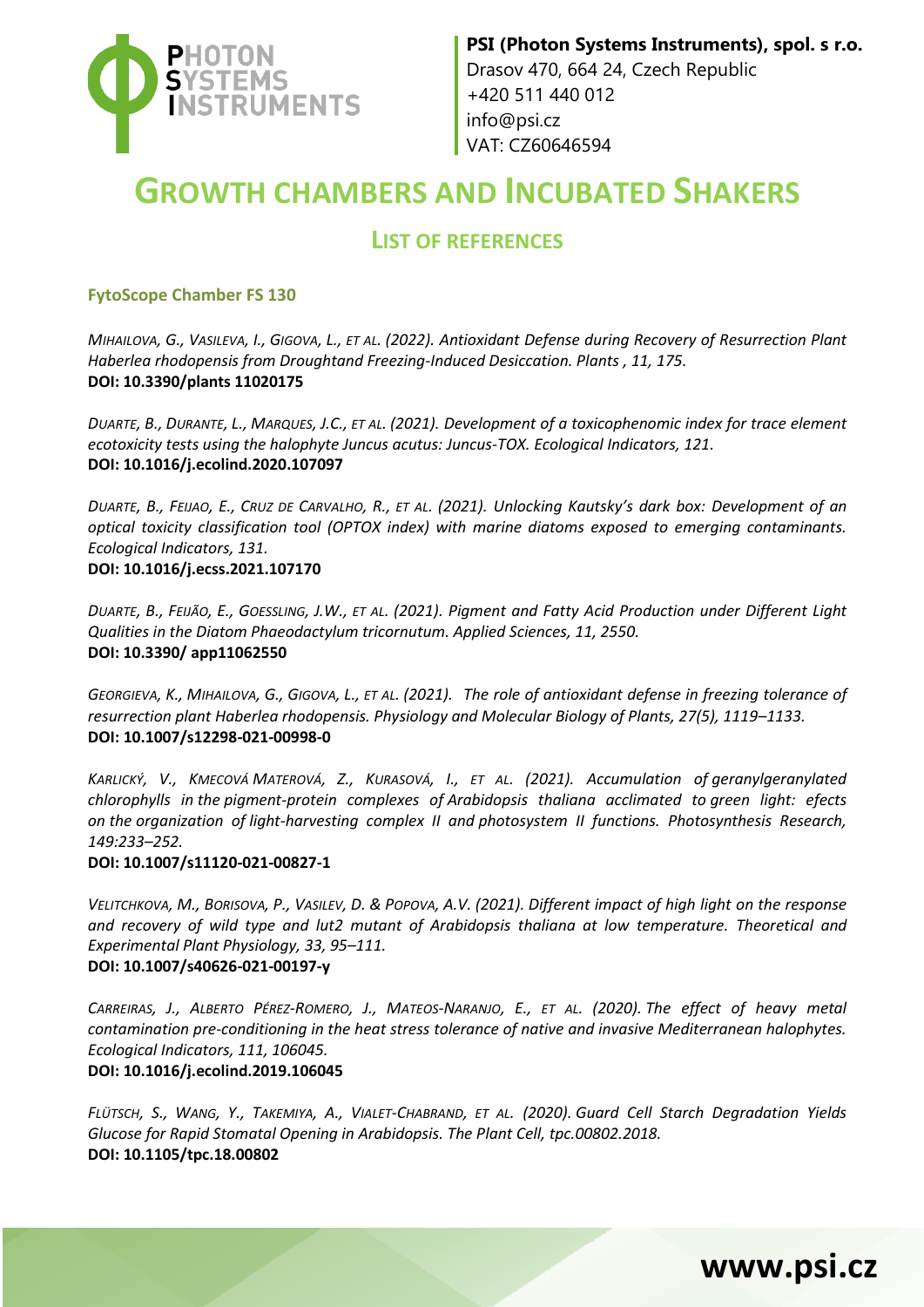

*GEORGIEVA K., MIHAILOVA G., VELITCHKOVA M. ET AL. (2020). Recovery of photosynthetic activity of resurrection plant Haberlea rhodopensis from drought- and freezing-induced desiccation. PHOTOSYNTHETICA 58 (4): 911- 921.*

#### **DOI: 10.32615/ps.2020.044**

MIHAILOVA, G., SOLTI, Á., SÁRVÁRI, É., KERESZTES, Á., ET AL. (2020). Freezing tolerance of photosynthetic apparatus *in the homoiochlorophyllous resurrection plant Haberlea rhodopensis. Environmental and Experimental Botany, 104157.*

#### **DOI: 10.1016/j.envexpbot.2020.104157**

VELITCHKOVA, M., POPOVA, A. V., FAIK, A., GERGANOVA, M., & IVANOV, A. G. (2020). Low temperature and high light *dependent dynamic photoprotective strategies in Arabidopsis thaliana. Physiologia Plantarum.* **DOI: 10.1111/ppl.13111**

*ELLIS CH. J. (2019). Interactions of climate and solar irradiance can reverse the bioclimatic response of poikilohydric species: An experimental test for Flavoparmelia caperata. The Bryologist 122(1), 98-110.* **DOI: 10.1639/0007-2745-122.1.098**

FU, X., LIU, Y., ZHU, L., & MOU, H. (2019). Flocculation activity of carp protamine in microalgal cells. *Aquaculture.*

#### **DOI: 10.1016/j.aquaculture.2019.02.052**

GERGANOVA, M. T., FAIK, A. K., & VELITCHKOVA, M. Y. (2019). Acquired tolerance of the photosynthetic apparatus *to photoinhibition as a result of growing Solanum lycopersicum at moderately higher temperature and light intensity. Functional Plant Biology.*

### **DOI: 10.1071/fp18264**

*MATTILA H., MISHRA K. B., KUUSISTO I., ET AL. (2019). Effects of low temperature and cold-acclimation on photoinhibition and singlet oxygen production in four natural accessions of Arabidopsis. Biorvix.* **DOI: 10.1101/777060**

CABRITA, M. T., DUARTE, B., CESÁRIO, R., MENDES, R., ET AL. (2018). Mercury mobility and effects in the salt-marsh *plant Halimione portulacoides: Uptake, transport, and toxicity and tolerance mechanisms. Science of The Total Environment.*

#### **DOI: 10.1016/j.scitotenv.2018.08.335**

DUARTE, B., MATOS, A. R., MARQUES, J. C., & CAÇADOR, I. (2018). Leaf fatty acid remodeling in the salt-excreting *halophytic grass Spartina patens along a salinity gradient. Plant Physiology and Biochemistry, 124, 112–116.* **DOI: 10.1016/j.plaphy.2018.01.007**

KAPOOR, S., RAGHUVANSHI, R., BHARDWAJ, P., SOOD, H., SAXENA, S., & CHAURASIA, O. P. (2018). Influence of light *quality on growth, secondary metabolites production and antioxidant activity in callus culture of Rhodiola imbricata Edgew. Journal of Photochemistry and Photobiology B: Biology, 183, 258–265.* **DOI: 10.1016/j.jphotobiol.2018.04.018**

WOODLEY OF MENIE, M. A., PAWLIK, P., WEBB, M. T., BRUCE, K. D., & DEVLIN, P. F. (2018). Circadian leaf movements *facilitate overtopping of neighbors. Progress in Biophysics and Molecular Biology.* **DOI: 10.1016/j.pbiomolbio.2018.12.012**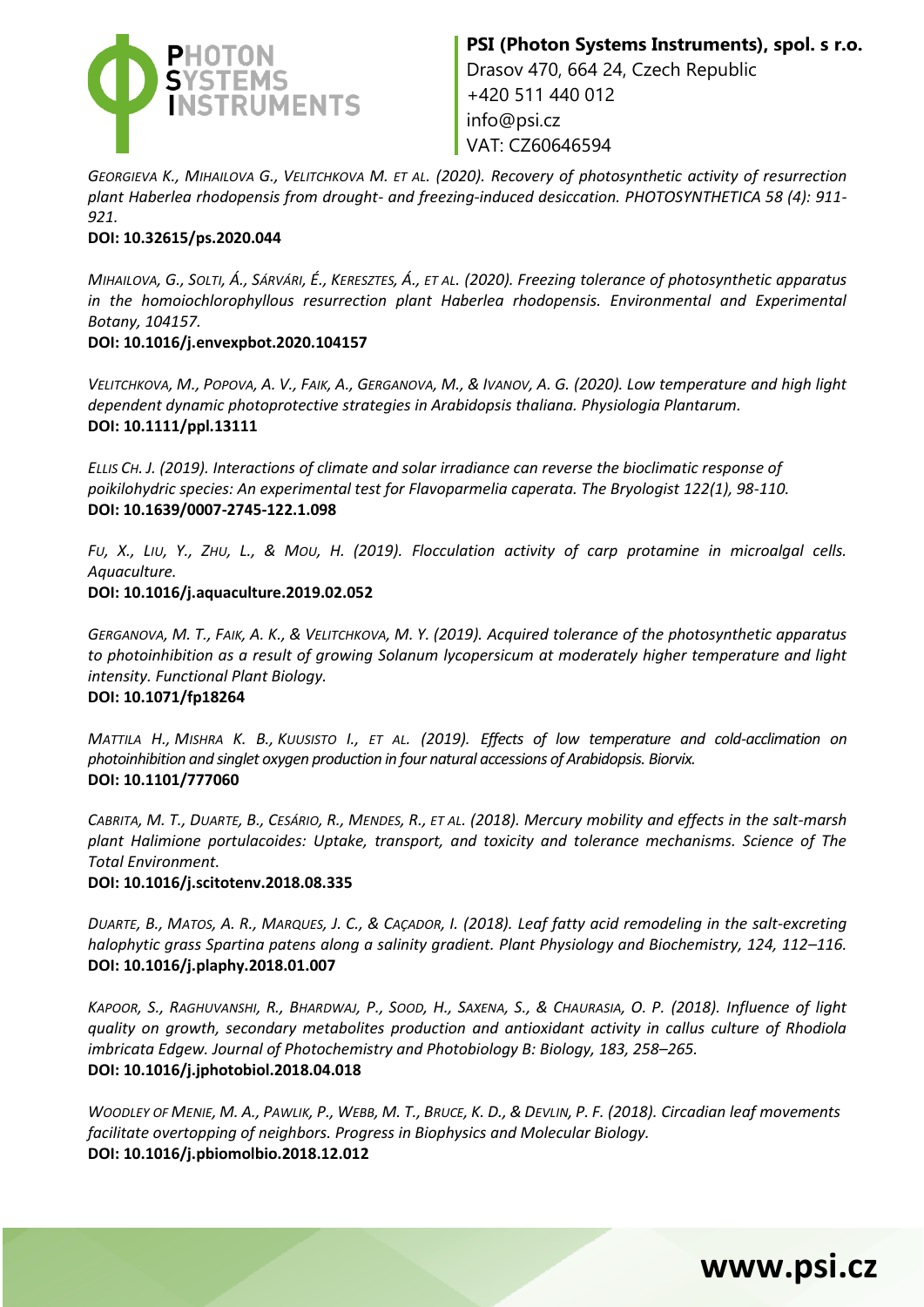

*DUARTE, B., CABRITA, M. T., GAMEIRO, C., ET AL. (2017). Disentangling the photochemical salinity tolerance in Aster tripolium L.: connecting biophysical traits with changes in fatty acid composition. Plant Biol J, 19.* **DOI: 10.1111/plb.12517**

FEIJÃO, E., GAMEIRO, C., FRANZITTA, M., DUARTE, B., CAÇADOR, I., CABRITA, M. T., & MATOS, A. R. (2017). Heat wave *impacts on the model diatom Phaeodactylum tricornutum : Searching for photochemical and fatty acid biomarkers of thermal stress. Ecological Indicators.* **DOI: 10.1016/j.ecolind.2017.07.058**

POULTON, A. J., DAVIS, C. E., DANIELS, C. J., MAYERS, K. M. J., ET AL. (2017). Seasonal phosphorus and carbon *dynamics in a temperate shelf sea (Celtic Sea). Progress in Oceanography.* **DOI: 10.1016/j.pocean.2017.11.001**

*SZTATELMAN O., ŁABUZ J., HERMANOWICZ P., ET AL. (2016). Fine tuning chloroplast movements through physical interactions between phototropins. J Exp Bot. Volume 67.* **DOI: 10.1093/jxb/erw265** 

*HORRER D., FLÜTSCH S., PAZMINO D. ET AL. (2016). Blue Light Induces a Distinct Starch Degradation Pathway in Guard Cells for Stomatal Opening, Current Biology, Volume 26, Issue 3, 8 February 2016, Pages 362-370.* **DOI: 10.1016/j.cub.2015.12.036**

DUARTE B., SANTOS D., SILVA H. ET AL. (2014). Light-dark  $O_2$  dynamics in submerged leaves of  $C_3$  and  $C_4$ *halophytes under increased dissolved CO2: clues for saltmarsh response to climate change. AoB Plants. Volume 6.*

#### **DOI: 10.1093/aobpla/plu067**

*DUARTE B., SANTOS D., SILVA H. ET AL. (2014). Photochemical and biophysical feedbacks of C3 and C4 Mediterranean halophytes to atmospheric CO2 enrichment confirmed by their stable isotope signatures.*  Plant Physiology and Biochemistry. *Volume 80. Pages 10-22.* **DOI: 10.1016/j.plaphy.2014.03.016**

*CARTAXANA P., DOMINGUES .N, CRUZ S. ET AL. (2013). Photoinhibition in benthic diatom assemblages under light stress. Aquatic Microbial Ecolology. Volume 70. Pages 87-92.* **DOI: 10.3354/ame01648**

*PAINTER S. C., PATEY M. D., FORRYAN A. ET AL. (2013). Evaluating the balance between vertical diffusive nitrate supply and nitrogen fixation with reference to nitrate uptake in the eastern subtropical North Atlantic Ocean. Journal of Geophysical Research: Oceans. Volume 118. Pages 5732-5749.* **DOI: 10.1002/jgrc.20416**

*SABUROVA M., POLIKARPOV I. AND AL-YAMANI F. (2013). New records of the genus Gambierdiscus in marginal seas of the Indian Ocean. Marine Biodiversity Records.Volume 6.* **DOI: 10.1017/S1755267213000675**

*VILUMBRALES M. D., SKÁCELOVÁ K. AND BARTÁK M. (2013). Sensitivity of Antarctic freshwater algae to salt stress assessed by fast chlorophyll fluorescence transient. Czech Polar Reports, Brno: Masarykova univerzita, Volume 3. Pages 163 - 172.* 

**www.psi.cz**

**DOI: 10.5817/CPR2013-2-17**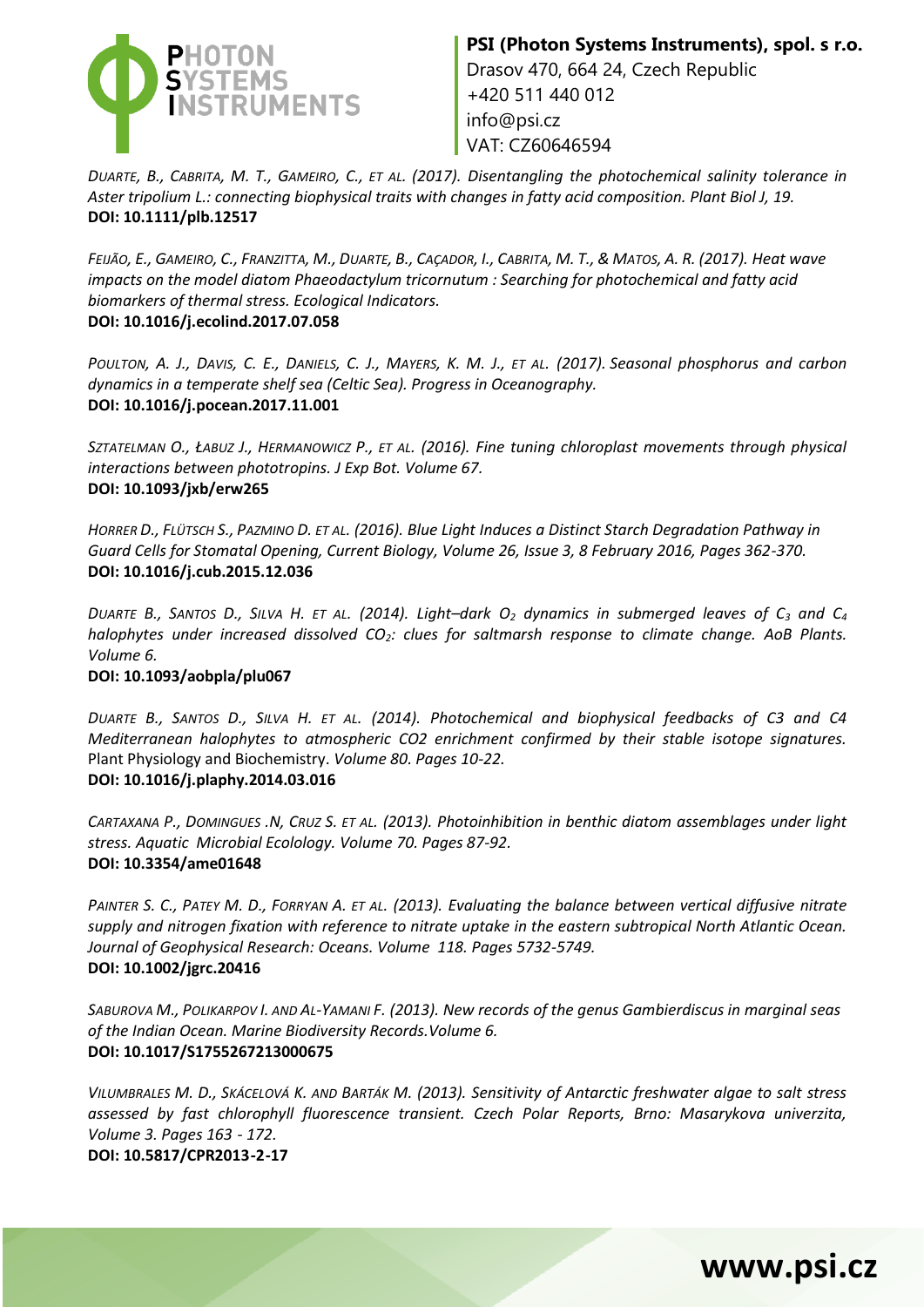

VAT: CZ60646594

*WIENTJES E., VAN AMERONGEN H., CROCE R. (2013). LHCII is an antenna of both photosystems after long-term acclimation. Biochimica et Biophysica Acta (BBA) - Bioenergetics, Volume 1827. Pages 420-426.* **DOI: 10.1016/j.bbabio.2012.12.009.**

*WIENTJES E., VAN AMERONGEN H., CROCE R. (2013). Quantum Yield of Charge Separation in Photosystem II: Functional Effect of Changes in the Antenna Size upon Light Acclimation. The Journal of Physical Chemistry. Volume 117. Pages 11200-11208.* **DOI: 10.1021/jp401663w**

*COSTA J., GIMÉNEZ-CASALDUERO F., MELO R. ET AL. (2012). Colour morphotypes of Elysia timida (Sacoglossa, Gastropoda) are determined by light acclimation in food algae. Aquatic Biology. Volume 17. Pages 81-89* **DOI: 10.3354/ab00446**

*DOMINGUES N., MATOS A.R., MARQUES DA SILVA J. ET AL. (2012). Response of the Diatom Phaeodactylum tricornutum to Photooxidative Stress Resulting from High Light Exposure. PLoS ONE 7. Volume 6.* **DOI: 10.1371/journal.pone.0038162**

#### **AlgaeTron AG 230**

GUADAYOL, O., MENDONCA, T., SEGURA-NOGUERA, M., ET AL. (2021). Microrheology reveals microscale viscosity *gradients in planktonic systems. PNAS, 118, e2011389118.* **DOI[: 10.1073/PNAS.2011389118](https://doi.org/10.1073/pnas.2011389118)**

*KUMAR, A., PRASAD, A., SEDLÁŘOVÁ, M., ET AL. (2021). Tocopherol controls D1 amino acid oxidation by oxygen radicals in Photosystem II. PNAS, 118, 4.* **DOI: 10.1073/PNAS.2019246118** 

*LIN, P.-C., ZHANG, F., & PAKRASI, H. B. (2021). Enhanced limonene production in a fast-growing cyanobacterium through combinatorial metabolic engineering. Metabolic Engineering Communications, 12, e00164.*  **DOI: 10.1016/J.MEC.2021.E00164**

NAGY, C., THIEL, K., MULAKU, E., ET AL. (2021). Comparison of alternative integration sites in the chromosome *and the native plasmids of the cyanobacterium Synechocystis sp. PCC 6803 in respect to expression efciency and copy number. Microbial Cell Factories, 20: 130.* **DOI: 10.1186/S12934-021-01622-2**

YUNUS, I. S., WANG, Z., SATTAYAWAT, P., ET AL. (2021). Improved Bioproduction of 1-Octanol Using Engineered *Synechocystis sp. PCC 6803. ACS Synthetic Biology, 10(6), 1417–1428.* **DOI: 10.1021/ACSSYNBIO.1C00029**

*BROWN, B., IMMETHUN, C., WILKINS, M., & SAHA, R. (2020). Rhodopseudomonas palustris CGA009 polyhydroxybutyrate production from a lignin aromatic and quantification via flow cytometry. Bioresource Technology Reports.*

#### **DOI: 10.1016/J.BITEB.2020.100474**

FOO, C.S., CHAPMAN, I.J., HARTNELL, D.M., ET AL. (2020). Effects of H<sub>2</sub>O<sub>2</sub> on growth, metabolic activity and *membrane integrity in three strains of Microcystis aeruginosa. Environmental Science and Pollution Research.* **DOI: 10.1007/S11356-020-09729-6**

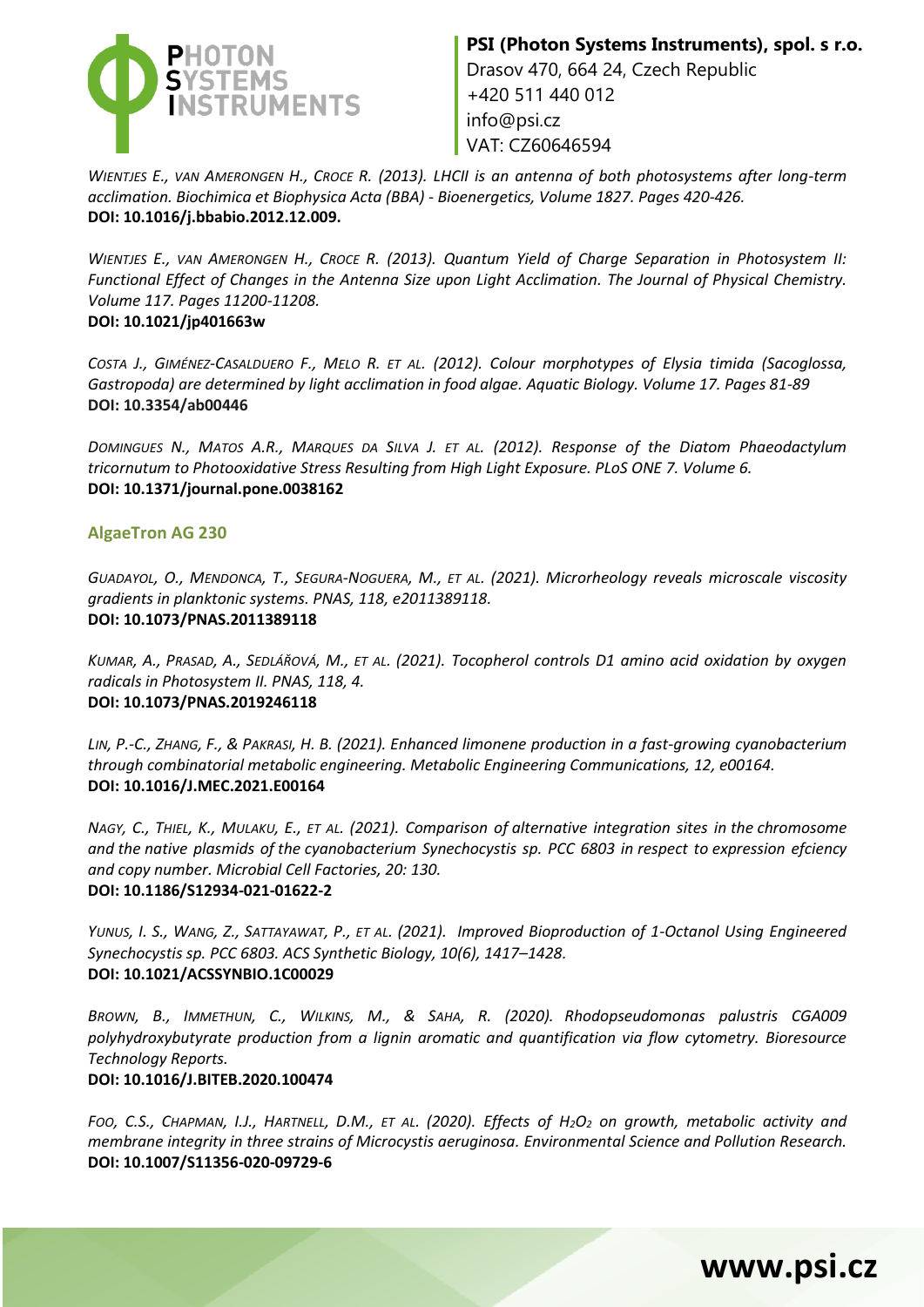

*HAVURINNE, V. & TYYSTJÄRVI, E. (2020). Photosynthetic sea slugs induce protective changes to the light reactions of the chloroplasts they steal from algae. eLife.* **DOI: [10.7554/ELIFE.57389](https://doi.org/10.7554/eLife.57389)**

JOHANSSON, S. A., STEPHENSON, P. G., EDWARDS, R. J., ET AL. (2020). Isolation and molecular characterisation of *Dunaliella tertiolecta with truncated light-harvesting antenna for enhanced photosynthetic efficiency. Algal Research, 48, 101917.*

**DOI: 10.1016/j.algal.2020.101917**

KUMAR, A., PRASAD, A. & POSPÍŠIL, P. (2020). Formation of α-tocopherol hydroperoxide and α-tocopheroxyl *radical: relevance for photooxidative stress in Arabidopsis. Scientific Reports, 10:19646.* **DOI: 10.1038/s41598-020-75634-0**

*KUMAR, A., PRASAD, A., SEDLÁŘOVÁ, M., ET AL. (2020). Interplay between antioxidants in response to photooxidative stress in Arabidopsis. Free Radical Biology and Medicine.* **DOI: 10.1016/j.freeradbiomed.2020.08.027**

*LIN P-CH.; ZHANG F., PANKRASI, H.B. (2020). Enhanced production of sucrose in the fast-growing cyanobacterium Synechococcus elongatus UTEX 2973.Scientific Reports.* **DOI: 10.1038/s41598-019**

*LACROUX J., TRABLY E., BERNET N., ET AL.. (2020).Mixotrophic growth of microalgae on volatile fatty acids is determined by their undissociated form., Algal Research,Volume 47.* **DOI: 10.1016/J.ALGAL.2020.101870.**

PERIN, G., FLETCHER, T., SAGI-KISS, V., ET AL. (2020). Calm on the surface, dynamic on the inside. Molecular *homeostasis in response to regulatory and 2 metabolic perturbation of Anabaena sp. PCC 7120 nitrogen metabolism. bioRxiv.*

#### **DOI: 10.1101/2020.07.17.206227**

SATTAYAWAT, P., YUNUS, I. S., & JONES, P. R. (2020). Bioderivatization as a concept for renewable production of *chemicals that are toxic or poorly soluble in the liquid phase. Proceedings of the National Academy of Sciences, 201914069.*

#### **DOI: 10.1073/pnas.1914069117**

FAKHIMI, N., DUBINI, A., TAVAKOLI, O., & GONZÁLEZ-BALLESTER, D. (2019). Acetic acid is key for synergetic hydrogen *production in Chlamydomonas-bacteria co-cultures. Bioresource Technology, 121648.* **DOI: 10.1016/j.biortech.2019.121648**

KUMAR, A., PRASAD, A., SEDLÁŘOVÁ, M., & POSPÍŠIL, P. (2019). Characterization of Protein Radicals in Arabidopsis. *Frontiers in Physiology, 10.* **DOI: 10.3389/fphys.2019.00958**

*SINGH, V., PANDEY, B., & SUTHAR, S. (2019). Phytotoxicity and degradation of antibiotic ofloxacin in duckweed (Spirodela polyrhiza) system. Ecotoxicology and Environmental Safety, 179, 88–95.* **DOI: 10.1016/j.ecoenv.2019.04.018**

*SŁOMKA J., ALCOLOMBRI U., SECCHI E., ET AL. (2019). Encounter rates between bacteria and small sinking particles. arXiv:1908.08376*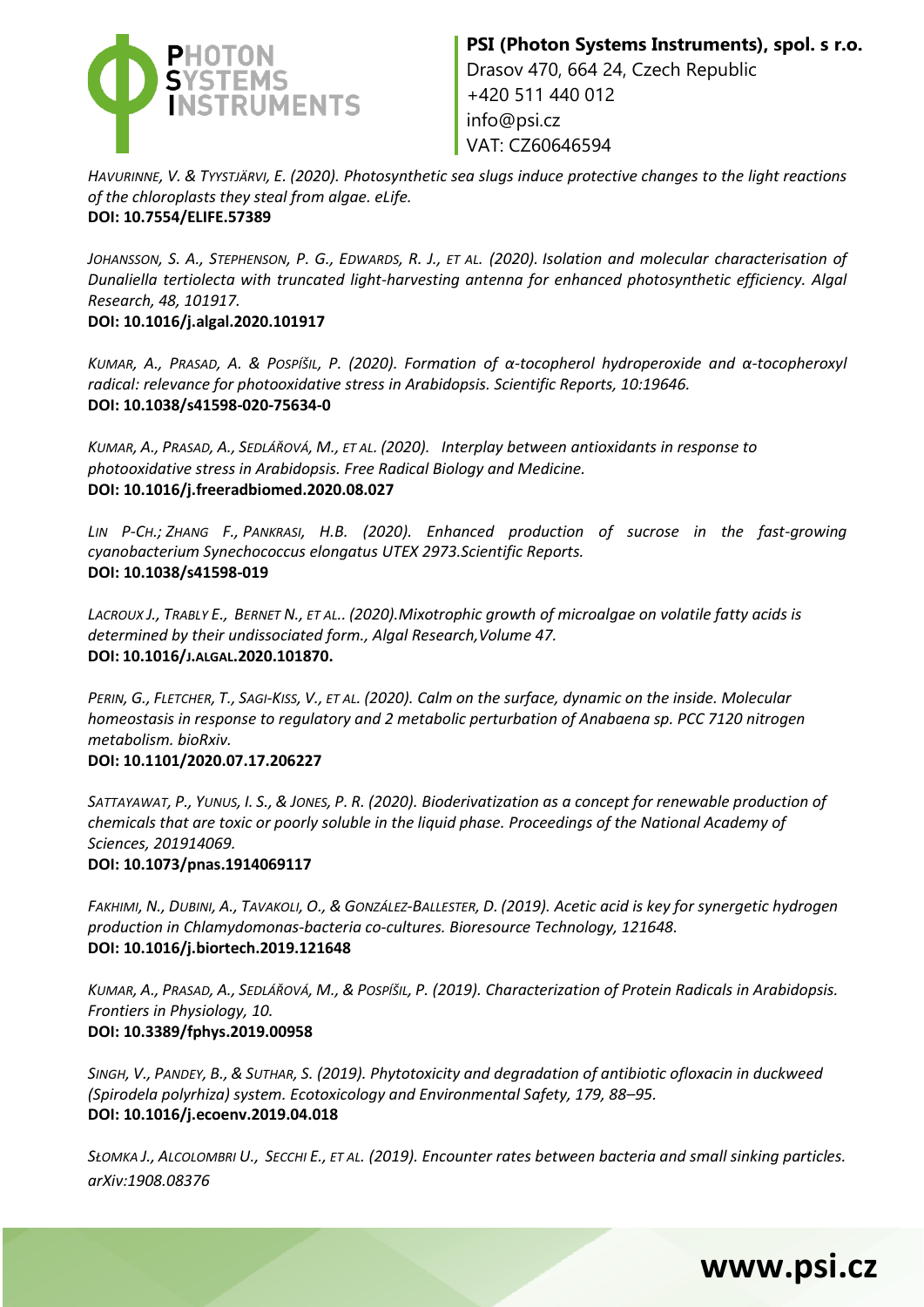

VAT: CZ60646594

THIEL, K., PATRIKAINEN, P., NAGY, C., FITZPATRICK, D., POPE, N., ARO, E.-M., & KALLIO, P. (2019). Redirecting *photosynthetic electron flux in the cyanobacterium Synechocystis sp. PCC 6803 by the deletion of flavodiiron protein Flv3. Microbial Cell Factories, 18(1).* **DOI: 10.1186/s12934-019-1238-2**

VASUDEVAN, R., GALE, G. A. R., SCHIAVON, A. A., PUZORJOV, A., ET AL. (2019). CyanoGate: A modular cloning suite *for engineering cyanobacteria based on the plant MoClo syntax. Plant Physiology, pp.01401.2018.* **DOI: 10.1104/pp.18.01401**

*WANG, B., DONG, T., MYRLIE, A., ET AL. (2019). Photosynthetic production of the nitrogen-rich compound guanidine. Green chemistry.* **DOI: 10.1039/c9gc01003c**

YUNUS, I. S., PALMA, A., TRUDEAU, D. L., TAWFIK, D. S., & JONES, P. R. (2019). Methanol-free biosynthesis of fatty *acid methyl ester (FAME) in Synechocystis sp. PCC 6803. Metabolic Engineering.* **DOI: 10.1016/j.ymben.2019.12.001**

*BEREPIKI A., GITTINS J. R., MOORE C. M., ET AL. (2018). Rational engineering of photosynthetic electron flux enhances light-powered cytochrome P450 activity, SYNTHETIC BIOLOGY, Volume 3.* **DOI: 10.1093/synbio/ysy009**

*FAKHIMI N., TAVAKOLI O. (2018).Improving hydrogen production using co-cultivation of bacteria with Chlamydomonas reinhardtii microalga. Materials Science for Energy Technologies. 9.* **DOI: 10.1016/j.mset.2018.09.003**

FERRETTI, U., CIURA, J., KSAS, B., RÁC, M., ET AL. (2018). Chemical quenching of singlet oxygen by plastoquinols *and their oxidation products in Arabidopsis. The Plant Journal, 95(5), 848–861.*  **DOI: 10.1111/tpj.13993**

FERRO, L., GORZSÁS, A., GENTILI, F. G., & FUNK, C. (2018). Subarctic microalgal strains treat wastewater and *produce biomass at low temperature and short photoperiod. Algal Research, 35, 160–167.* **DOI: 10.1016/j.algal.2018.08.031**

*KÄMÄRÄINEN J., NYLUND M., ARO E. M., ET AL. (2018). Comparison of ethanol tolerance between potential cyanobacterial production hosts. Journal of Biotechnology. Volume 283. Pages 140-145.* **DOI: 10.1016/j.jbiotec.2018.07.034**

KUMAR, A., PRASAD, A., SEDLÁŘOVÁ, M., & POSPÍŠIL, P. (2018). Organic radical imaging in plants: Focus on protein *radicals. Free Radical Biology and Medicine.* **DOI: 10.1016/j.freeradbiomed.2018.10.428**

*PRASAD, A., SEDLÁŘOVÁ, M., & POSPÍŠIL, P. (2018). Singlet oxygen imaging using fluorescent probe Singlet Oxygen Sensor Green in photosynthetic organisms. Scientific Reports, 8(1).* **DOI: 10.1038/s41598-018-31638-5**

*SEGEČOVÁ, A., ČERVENÝ, J. & ROITSCH, T. (2018) . Advancement of the cultivation and upscaling of photoautotrophic suspension cultures using CHENOPODIUM RUBRUM as a case study. Plant Cell Tiss Organ Cult.*

**www.psi.cz**

**DOI: 10.1007/s11240-018-1441-6**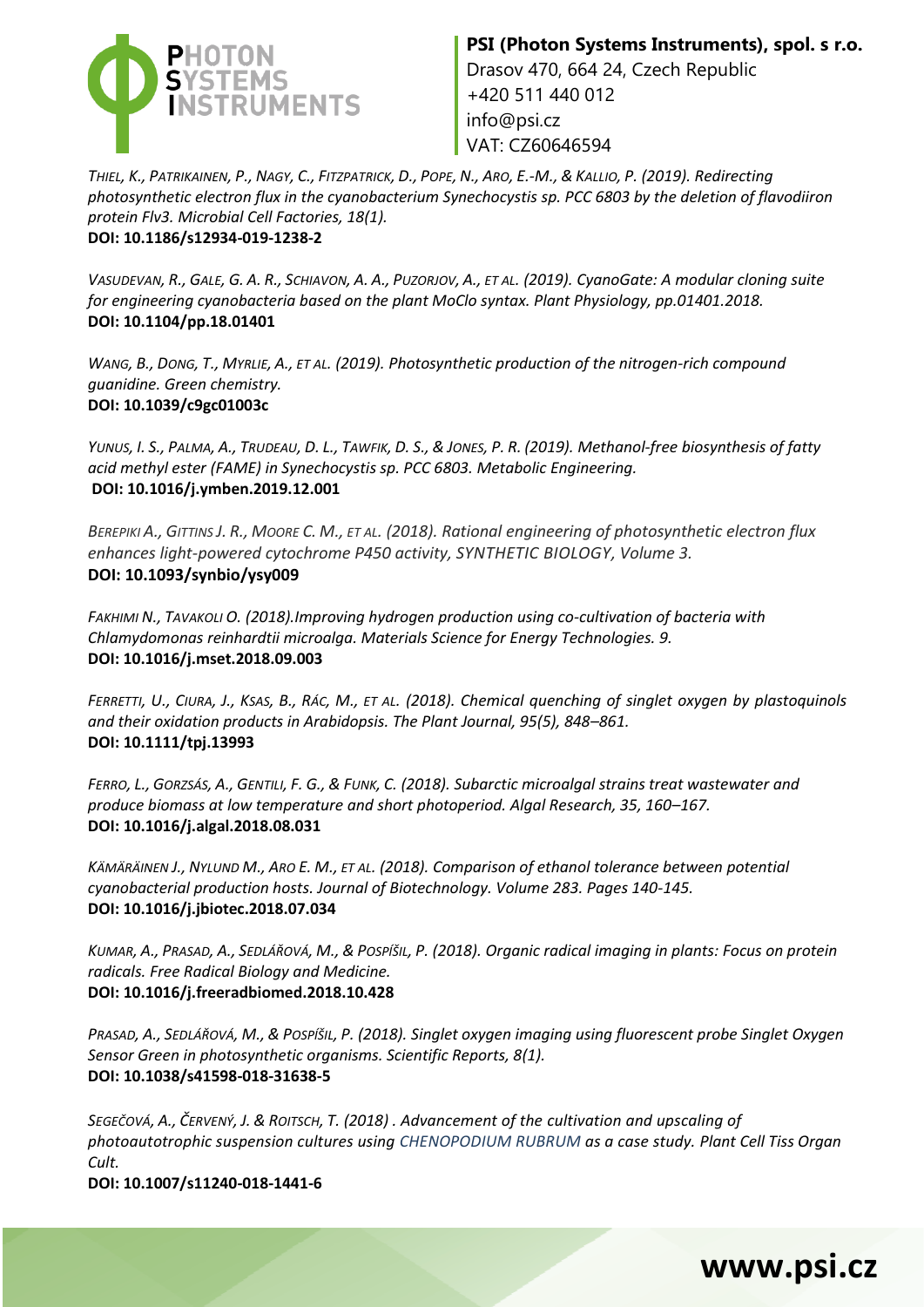

*SINGH, V., PANDEY, B., & SUTHAR, S. (2018). Phytotoxicity of amoxicillin to the duckweed Spirodela polyrhiza : Growth, oxidative stress, biochemical traits and antibiotic degradation. Chemosphere, 201, 492–502.* **DOI: 10.1016/j.chemosphere.2018.03.010**

THIEL, K., MULAKU, E., DANDAPANI, H., NAGY, C., ARO, E.-M., & KALLIO, P. (2018). Translation efficiency of *heterologous proteins is significantly affected by the genetic context of RBS sequences in engineered cyanobacterium Synechocystis sp. PCC 6803. Microbial Cell Factories, 17(1).* **DOI: 10.1186/s12934-018-0882-2**

UNGERER, J., WENDT, K. E., HENDRY, J. I., MARANAS, C. D., & PAKRASI, H. B. (2018). Comparative genomics reveals *the molecular determinants of rapid growth of the cyanobacterium Synechococcus elongatus UTEX 2973. Proceedings of the National Academy of Sciences, 201814912.* **DOI: 10.1073/pnas.1814912115**

*VASUDEVAN R., GALE G. A. R., SCHIAVON A. A., ET AL. (2018). CyanoGate: A Golden Gate modular cloning suite for engineering cyanobacteria based on the plant MoClo syntax. bioRxiv 426700;* **DOI: 10.1101/426700**

*YUNUS, I. S., & JONES, P. R. (2018). Photosynthesis-dependent biosynthesis of medium chain-length fatty acids and alcohols. Metabolic Engineering, 49, 59–68.*  **DOI: 10.1016/j.ymben.2018.07.015**

*VUORIJOKI L., TIWARI A., KALLIO P., ET AL. (2017). Inactivation of iron-sulfur cluster biogenesis regulator SufR in Synechocystis sp. PCC 6803 induces unique iron-dependent protein-level responses. Biochimica et Biophysica Acta (BBA) - General Subjects. Volume 1861.* **DOI: 10.1016/j.bbagen.2017.02.020.**

*PRASAD A., FERRETTI U., SEDLÁŘOVÁ M. ET AL. (2016). Singlet oxygen production in Chlamydomonas reinhardtii under heat stress. Scientific Reports. Volume 6.*  **DOI: 10.1038/srep20094**

*STEMMLER K., MASSIMI R., KIRKWOOD A. E. (2016). Growth and fatty acid characterization of microalgae isolated from municipal waste-treatment systems and the potential role of algal-associated bacteria in feedstock production. PeerJ. Volume 4.* 

#### **DOI: 10.7717/peerj.1780.**

*JURADO OLLER J. L., DUBINI A., GALVÁN A. ET AL. (2015). Low oxygen levels contribute to improve photohydrogen production in mixotrophic non stressed Chlamydomonas cultures. Biotechnology for Biofuels. Volume 8. Pages 149.*

#### **DOI: 10.1186/s13068-015-0341-9**

#### **AlgaeTron AG 130**

GULJAMOW, A., BARCHEWITZ, T., GROßE, R., ET AL. (2021). Diel Variations of Extracellular Microcystin Influence the *Subcellular Dynamics of RubisCO in Microcystis aeruginosa PCC 7806. Microorganisms, 9, 1265.*  **DOI: 10.3390/ microorganisms9061265**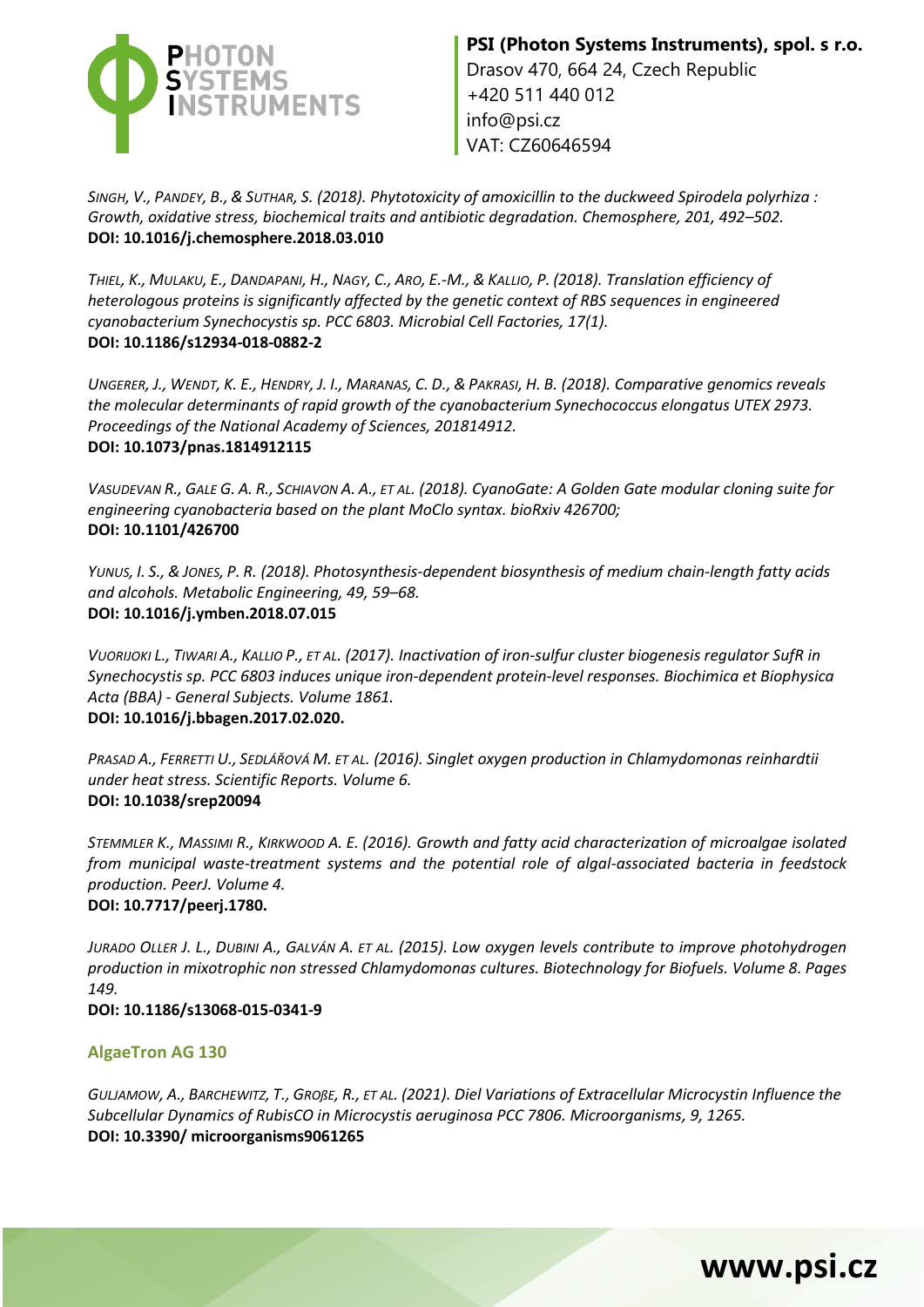

MUSTILA, H., MUTH-PAWLAK, D., ARO, E.M. & ALLAHVERDIYEVA, Y. (2021). Global proteomic response of unicellular *cyanobacterium Synechocystis sp. PCC 6803 to fluctuating light upon CO2 step-down. Physiologia Plantarum, 173(1), 305 – 320.* **DOI: [10.1111/ppl.13482](https://doi.org/10.1111/ppl.13482)**

SOLYMOSI, D., NIKKANEN, L., MUTH-PAWLAK, D., ET AL. (2020). Cytochrome cM Decreases Photosynthesis under *Photomixotrophy in Synechocystis sp. PCC 68031[CC-BY]. Plant Physiology, 183, 700–716.* **DOI: 10.1104/pp.20.00284**

STAHL-ROMMEL, S., KALRA, I., D'SILVA, S., ET AL. (2020). Cyclic electron flow and ascorbate pathway play a role in *survival of Chlamydomonas sp. UWO241 to long-term photooxidative stress. Authorea.* **DOI: [10.22541/au.160389375.50140955/v1](https://doi.org/10.22541/au.160389375.50140955/v1)**

*HUOKKO T., MUTH-PAWLAK D., ARO E. M. (2019). Thylakoid Localized Type 2 NAD(P)H Dehydrogenase NdbA Optimizes Light-Activated Heterotrophic Growth of SYNECHOCYSTIS sp. PCC 6803, PLANT AND CELL PHYSIOLOGY, Volume 60, Issue 6, June 2019, Pages 1386–1399.* **DOI: 10.1093/pcp/pcz044**

GEROTTO, C., TROTTA, A., BAJWA, A. A., ET AL. (2019). Thylakoid Protein Phosphorylation Dynamics in a Moss *Mutant Lacking SERINE/THREONINE PROTEIN KINASE STN8. Plant Physiology, 180(3), 1582–1597.* **DOI: 10.1104/pp.19.00117**

JOKEL, M., NAGY, V., TÓTH, S. Z., KOSOUROV, S., & ALLAHVERDIYEVA, Y. (2019). Elimination of the flavodiiron electron *sink facilitates long-term H2 photoproduction in green algae. Biotechnology for Biofuels, 12(1).* **DOI: 10.1186/s13068-019-1618-1**

*SOLYMOSI D., MUTH-PAWLAK D., NIKKANEN L., ET AL. (2019). Cytochrome cM downscales photosynthesis under photomixotrophy in Synechocystis sp. PCC 6803.* bioRxiv 853416; **DOI: 10.1101/853416**

KOSOUROV, S., JOKEL, M., ARO, E.-M., & ALLAHVERDIYEVA, Y. (2018). A new approach for sustained and efficient H2 *photoproduction by Chlamydomonas reinhardtii. Energy & Environmental Science, 11(6), 1431–1436.* **DOI: 10.1039/c8ee00054a**

*ZAVŘEL T., STEUER H., KNOOP H., ET AL. (2016). A quantitative evaluation of ethylene production in the recombinant cyanobacterium SYNECHOCYSTIS sp. PCC 6803 harboring the ethylene-forming enzyme by membrane inlet mass spektrometry. Bioresource Technology. Volume 202. Pages 142–151.* **DOI: 10.1016/j.biortech.2015.11.062**

*ZHANG B., WANG L., HASAN R. ET AL. (2014). Characterization of a Native Algae Species Chlamydomonas debaryana: Strain Selection, Bioremediation Ability, and Lipid Characterization.BioResources. Volume 9. Pages 6130-6140.* **DOI: 10.15376/biores.9.4.6130-6140**

#### **Step-In FytoScope FS-RI**

*HIPSCH, M., LAMPL, N., ZELINGER, E., ET AL. (2021). Sensing stress responses in potato with whole-plant redox imaging. Plant Physiology, 187: 618–631.* **DOI: 10.1093/plphys/kiab159**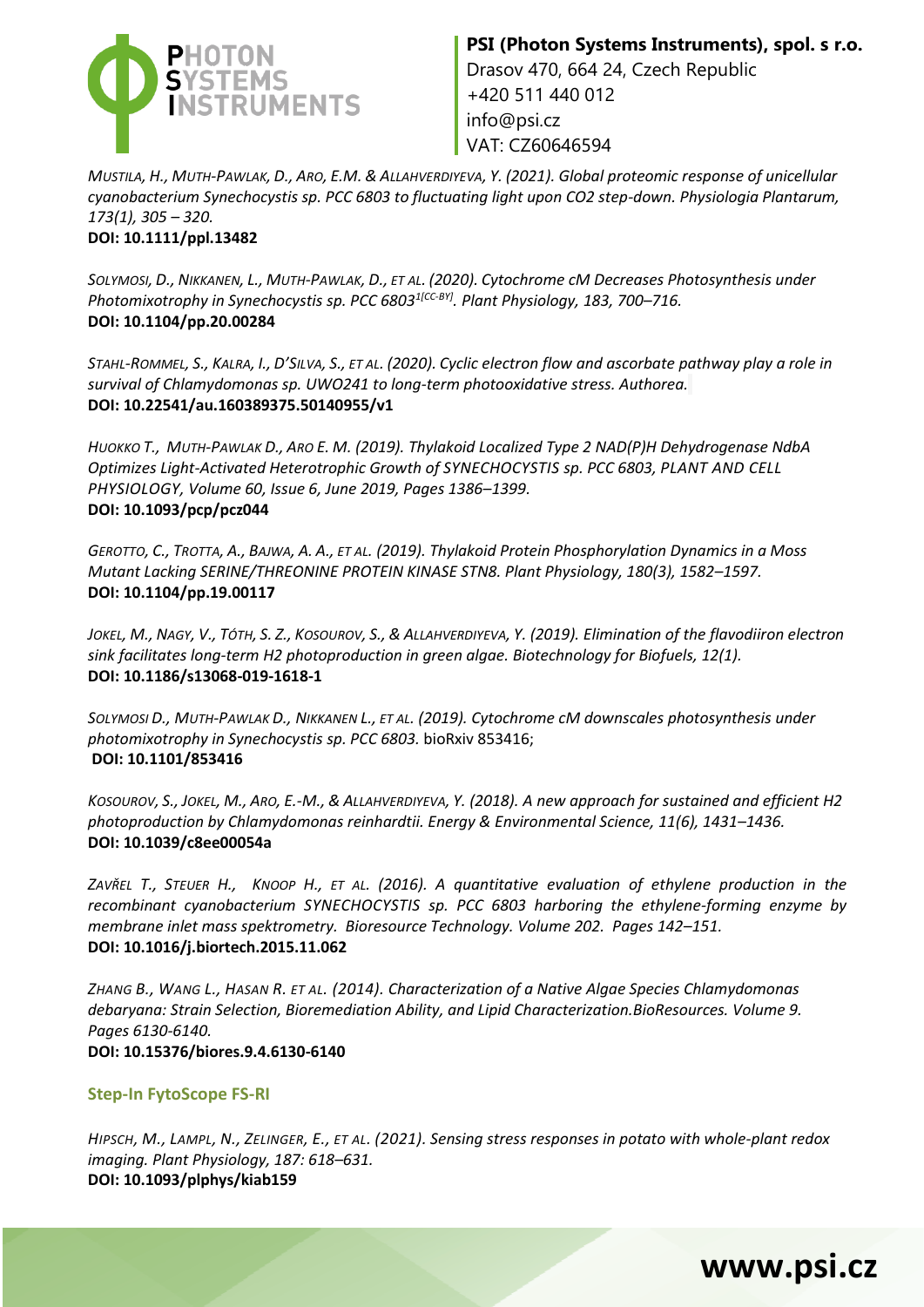

*MATTILA H., MISHRA K. B., KUUSISTO I., ET AL. (2019). Effects of low temperature and cold-acclimation on photoinhibition and singlet oxygen production in four natural accessions of Arabidopsis. Biorvix.* **DOI: 10.1101/777060**

#### **Step-In FytoScope FS-SI**

*HABER, Z., LAMPL, N., MEYER, A.J., ET AL. (2021). Resolving diurnal dynamics of the chloroplastic glutathione redox state in Arabidopsis reveals its photosynthetically derived oxidation. The Plant Cell, 33, 1828–1844.* **DOI: 10.1093/plcell/koab068**

LAMPL, N., NISSAN, I., LEV, R., ET AL. (2021). Systematic monitoring of 2-Cys peroxiredoxin-derived redox signals *unveiled its role in attenuating carbon assimilation rate. bioRxiv.* **DOI: 10.1101/2021.02.03.429619**

*HABER, Z. & ROSENWASSER, S. (2020). Resolving the dynamics of photosynthetically produced ROS by highresolution monitoring of chloroplastic EGSH in Arabidopsis. bioRxiv.* **DOI: 10.1101/2020.03.04.976092**

ORZECHOWSKA, A., TRTÍLEK, M., TOKARZ, K., & ROZPADEK, P. (2020). A study of light-induced stomatal response in *Arabidopsis using thermal imaging. Biochemical and Biophysical Research Communications.* **DOI: 10.1016/j.bbrc.2020.09.020**

*BIELCZYNSKI, L. W., SCHANSKER, G., & CROCE, R. (2019). Consequences of the reduction of the PSII antenna size on the light acclimation capacity of Arabidopsis thaliana. Plant, Cell & Environment.* **DOI: 10.1111/pce.13701**

*DAKHIYA, Y. AND GREEN, R.M. (2019), Thermal imaging as a noninvasive technique for analyzing circadian rhythms in plants. New Phytol, 224: 1685-1696.*  **DOI: 10.1111/nph.16124**

KLEM, K., GARGALLO-GARRIGA, A., RATTANAPICHAI, W., ET AL. (2019). Distinct Morphological, Physiological, and *Biochemical Responses to Light Quality in Barley Leaves and Roots. Frontiers in Plant Science, 10.* **DOI: 10.3389/fpls.2019.01026**

VEČEŘOVÁ, K., VEČEŘA, Z., MIKUŠKA, P., COUFALÍK, P., ET AL. (2019). Temperature alters susceptibility of Picea abies *seedlings to airborne pollutants: The case of CdO nanoparticles. Environmental Pollution, 253, 646–654.*  **DOI: 10.1016/j.envpol.2019.07.061**

*URBAN, O., HLAVÁČOVÁ, M., KLEM, K., ET AL. (2018). Combined effects of drought and high temperature on photosynthetic characteristics in four winter wheat genotypes. Field Crops Research. 223. 137–149.*  **DOI: 10.1016/j.fcr.2018.02.029**

*KOVÁČ D., VESELOVSKÁ P., KLEM K., ET AL. (2018). Potential of Photochemical Reflectance Index for Indicating Photochemistry and Light Use Efficiency in Leaves of European Beech and Norway Spruce Trees. Remote Sens. 2018, 10(8), 1202;* **DOI: 10.3390/rs10081202**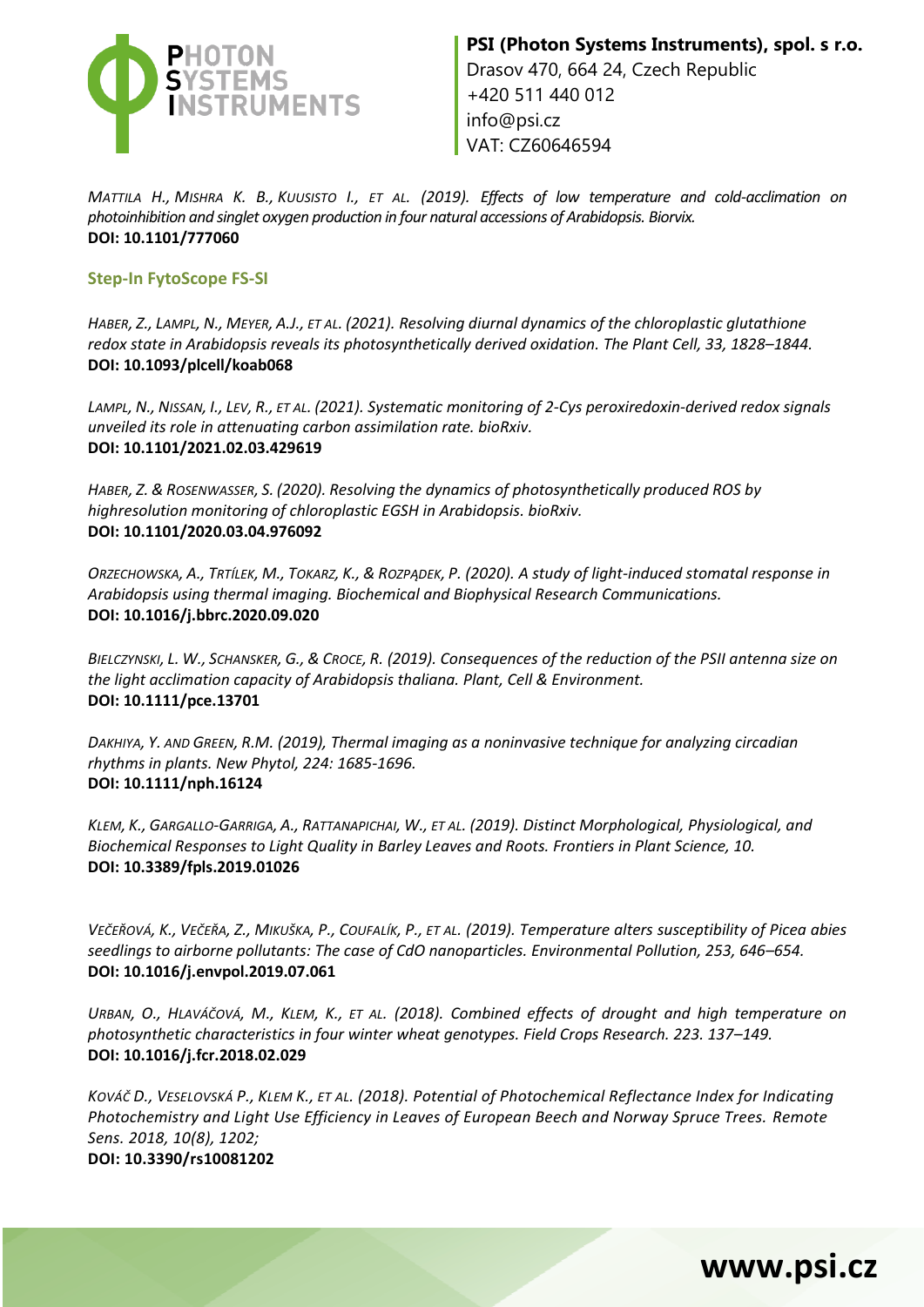

VAT: CZ60646594

HUBBART, S., SMILLIE, I. R. A., HEATLEY, M., ET AL. (2018). Enhanced thylakoid photoprotection can increase yield *and canopy radiation use efficiency in rice. Communications Biology. 1.* **DOI: 10.1038/s42003-018-0026-6**

*BIELCZYNSKI L. W., SCHANSKER G., CROCE R. (2016). Effect of light acclimation on the organization of Photosystem II super and sub-complexes in Arabidopsis thaliana. Frontiers in Plant Science. Volume 7.* **DOI: 10.3389/fpls.2016.00105**

*RATTANAPICHAI W., KLEM K. (2016). Two-dimensional Root Phenotyping System Based on Root Growth on Black Filter Paper and Recirculation Micro-irrigation. Czech J. Genet. Plamt Breed. Volume 52.* **DOI: 10.17221/121/2015-CJGPB**

*SZYMAŃSKA R, KOŁODZIEJ K., ŚLESAK I, ET AL. (2016). Titanium dioxide nanoparticles (100–1000 mg/l) can affect vitamin E response in Arabidopsis thaliana, Environmental Pollution. Volume 213.* **DOI: 10.1016/j.envpol.2016.03.026.**

*VEČEŘOVÁ K., VEČEŘA Z., DOČEKAL B., ET AL. (2016). Changes of primary and secondary metabolites in barley plants exposed to CdO nanoparticles, Environmental Pollution. Volume 218.*  **DOI: 10.1016/j.envpol.2016.05.013.**

*VÍTEK P., NOVOTNÁ K., HODAŇOVÁ P., ET AL. (2016). Detection of herbicide effects on pigment composition and PSII photochemistry in Helianthus annuus by Raman spectroscopy and chlorophyll a fluorescence. Spectrochimica Acta Part A: Molecular and Biomolecular Spectroscopy, Volume 170.* **DOI: 10.1016/j.saa.2016.07.025.**

*HLAVÁČOVÁ, M., ORSÁG, M., FISHER, M. ET AL. (2015). The poplar clone (Populus Maximowiczii A. Henry × P. nigra L.) growth under the controlled environment of growth chambers. In TOWARDS CLIMATIC SERVICES, Nitra: Slovak University of Agriculture in Nitra, 2015, s. 26. ISBN 978-80-552-1389-7.*

#### **Walk -In FytoSope FS-WI**

*KUMAR, A., PRASAD, A., SEDLÁŘOVÁ, M., ET AL. (2021). Tocopherol controls D1 amino acid oxidation by oxygen radicals in Photosystem II. PNAS, 118, 4.* **DOI: 10.1073/PNAS.2019246118** 

GUINEA DIAZ, M., NIKKANEN, L., HIMANEN, K., TOIVOLA, J., & RINTAMÄKI, E. (2020). Two chloroplast thioredoxin *systems differentially modulate photosynthesis in Arabidopsis depending on light intensity and leaf age. The Plant Journal.*

#### **DOI: 10.1111/tpj.14959**

SORRENTINO, M., COLLA, G., ROUPHAEL, Y., PANZAROVÁ, K. AND TRTÍLEK, M. (2020). Lettuce reaction to drought *stress: automated high-throughput phenotyping of plant growth and photosynthetic performance. Acta Hortic. 1268, 133-142*

#### **DOI: 10.17660/ActaHortic.2020.1268.17**

PRASAD, A., SEDLÁŘOVÁ, M., BALUKOVA, A., RÁC, M., & POSPÍŠIL, P. (2020). Reactive Oxygen Species as a Response *to Wounding: In Vivo Imaging in Arabidopsis thaliana. Frontiers in Plant Science, 10.* **DOI: 10.3389/fpls.2019.01660**